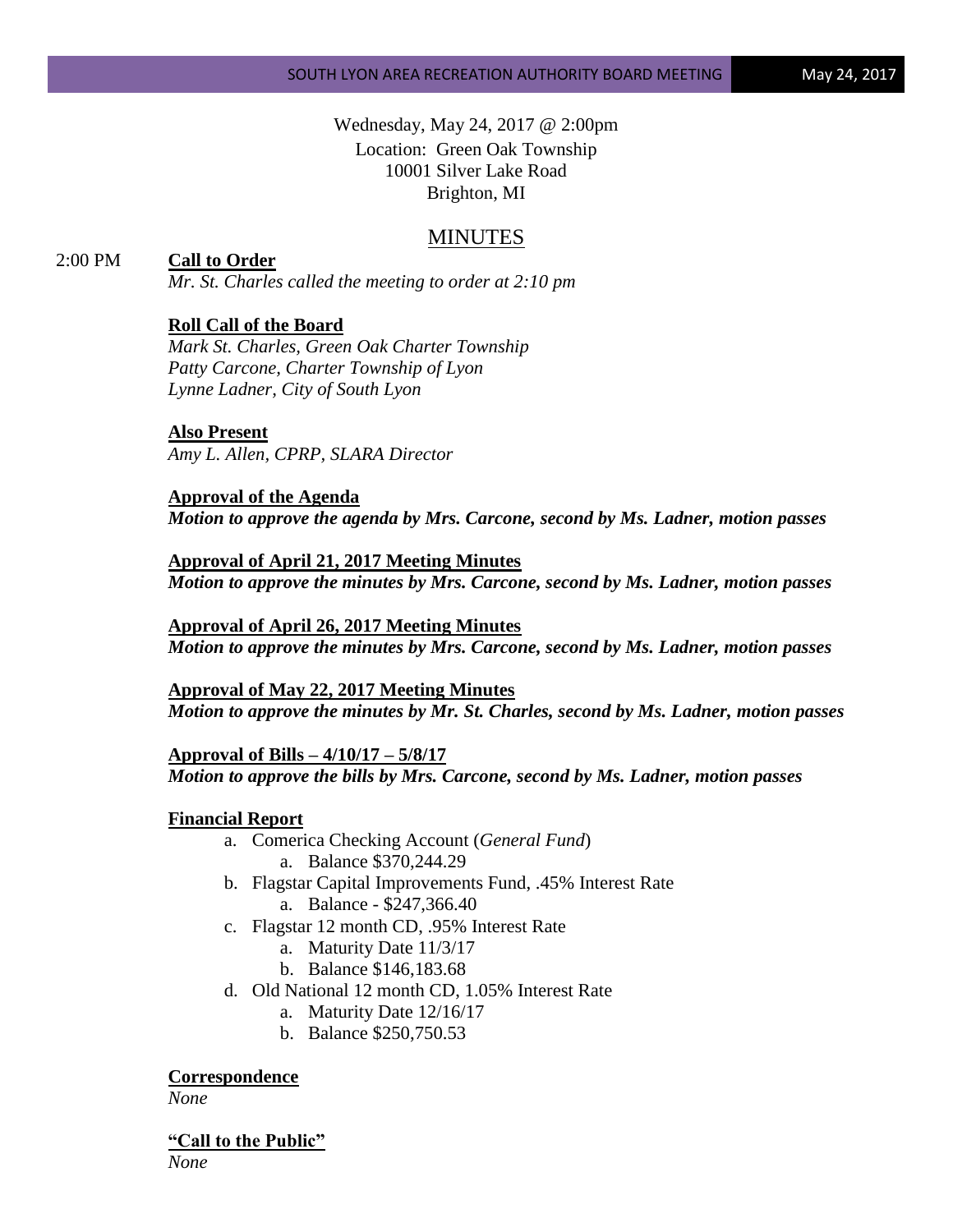## **I) Old Business**

### **1. SLARA Office Updates**

## **a. SLARA Staff Meeting Minutes**

*Mrs. Allen shared with the board copies of the staff meeting minutes*

- **b. Marketing/Special Events Manager Position – UPDATE** *No update*
- **c. Budget Discussion – UPDATE**

*Mr. St. Charles gave out minutes from the Special Meeting on April 21st which discussed salary adjustments for the upcoming budget*

### **d. Sports Manager UPDATE**

*The position has been offered to a candidate and accepted, conditional upon successful completion of drug test and background check. Tentative start date is set for June 5th .*

# **2. Member Updates**

*South Lyon – None*

*Lyon Township – None*

*Green Oak – None*

# **II) New Business**

### **1. Hepatitis B Vaccine Forms Approval**

*Mrs. Allen presented board members with copies of the updated Hepatitis B Vaccine Offer and the Hepatitis B Reimbursement Contract. Mrs. Allen made the board aware these forms were approved by legal counsel.*

*Motion to approve the Hepatitis B Vaccine Offer Form and the Hepatitis B Reimbursement Contract as presented by Mrs. Carcone, 2nd by Ms. Ladner, motion passes*

### **2. 2017 Holiday Office Closures – Christmas / New Years**

*Mrs. Allen made the board aware that the Christmas Eve and New Year's Eve holidays for 2017 fall on a Sunday, however the following Monday is also a holiday. Mrs. Allen wanted approval from the board to observe the Christmas Eve and New Year's Eve holiday the following Tuesdays. The board gave approval.*

# **3. 2017 – 2018 SLARA Draft Budget**

*Mrs. Allen presented the board with the draft budget. The board requested that Mrs. Allen*  look into pricing for logo items for part time staff to make them more identifiable at *events/programs. The board also advised Mrs. Allen to look into better pricing for cell phone plans and include additional phones for Programming Managers. Lastly, the board asked Mrs. Allen to include additional payroll hours for part time staff to help out in the office when staff is short or to help out at special events.*

### **III) Board Comments**

*Mr. St. Charles requested that as soon as Mrs. Allen has made the requested changes to the draft budget that she sends it out to the board so they have more time to look it over for the next meeting. Mr. St. Charles also advised Mrs. Allen that she may want to start looking for some additional programming locations in case the schools start to limit our usage. Mrs. Carcone and Ms. Ladner gave Mrs. Allen some ideas of places to check with.*